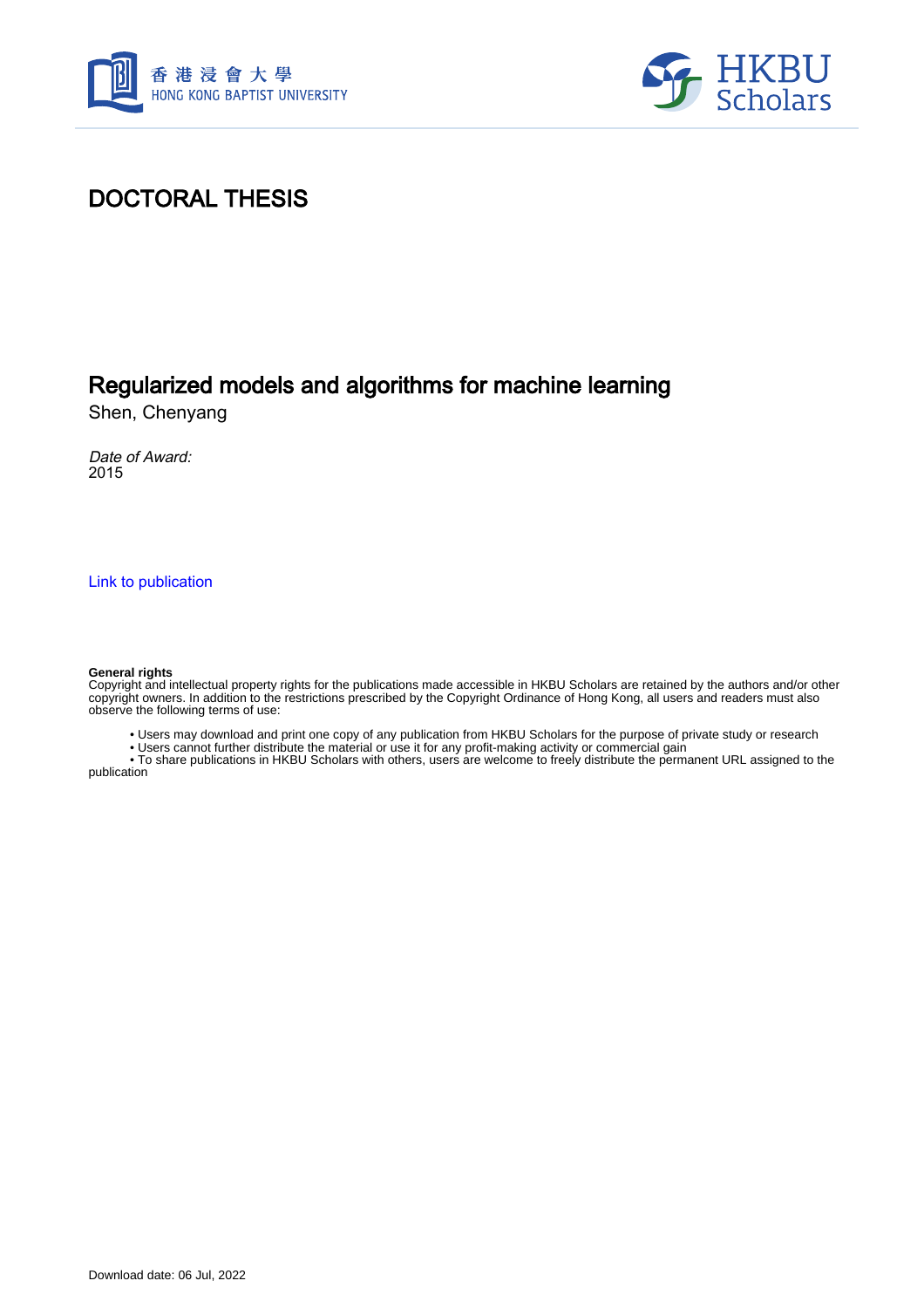### ABSTRACT

Multi-lable learning (ML), multi-instance multi-label learning (MIML), large network learning and random under-sampling system are four active research topics in machine learning which have been studied intensively recently. So far, there are still a lot of open problems to be figured out in these topics which attract worldwide attention of researchers. This thesis mainly focuses on several novel methods designed for these research tasks respectively.

Then main difference between ML learning and traditional classification task is that in ML learning, one object can be characterized by several different labels (or classes). One important observation is that the labels received by similar objects in ML data are usually highly correlated with each other. In order to exploring this correlation of labels between objects which might be a key issue in ML learning, we consider to require the resulting label indicator to be low rank. In the proposed model, nuclear norm which is a famous convex relaxation of intractable matrix rank is introduced to label indicator in order to exploiting the underlying correlation in label domain. Motivated by the idea of spectral clustering, we also incorporate information from feature domain by constructing a graph among objects based on their features. Then with partial label information available, we integrate them together into a convex low rank based model designed for ML learning. The proposed model can be solved efficiently by using alternating direction method of multiplier (ADMM). We test the performance on several benchmark ML data sets and make comparisons with the state-of-art algorithms. The classification results demonstrate the efficiency and effectiveness of the proposed low rank based methods.

One step further, we consider MIML learning problem which is usually more complicated than ML learning: besides the possibility of having multiple labels, each object can be described by multiple instances simultaneously which may significantly increase the size of data. To handle the MIML learning problem we first propose and develop a novel sparsity-based MIML learning algorithm. Our idea is to formulate and construct a transductive objective function for label indicator to be learned by using the method of random walk with restart that exploits the relationships among instances and labels of objects, and computes the affinities among the objects. Then sparsity can be introduced in the labels indicator of the objective function such that relevant and irrelevant objects with respect to a given class can be distinguished. The resulting sparsity-based MIML model can be given as a constrained convex optimization problem, and it can be solved very efficiently by using the augmented Lagrangian method (ALM). Experimental results on benchmark data have shown that the proposed sparse-MIML algorithm is computationally efficient, and effective in label prediction for MIML data. We demonstrate that the performance of the proposed method is better than the other testing MIML learning algorithms.

Moreover, one big concern of an MIML learning algorithm is computational efficiency, especially when figuring out classification problem for large data sets. Most of the existing methods for solving MIML problems in literature may take a long computational time and have a huge storage cost for large MIML data sets. In this thesis, our main aim is to propose and develop an efficient Markov Chain based learning algorithm for MIML problems. Our idea is to perform labels classification among objects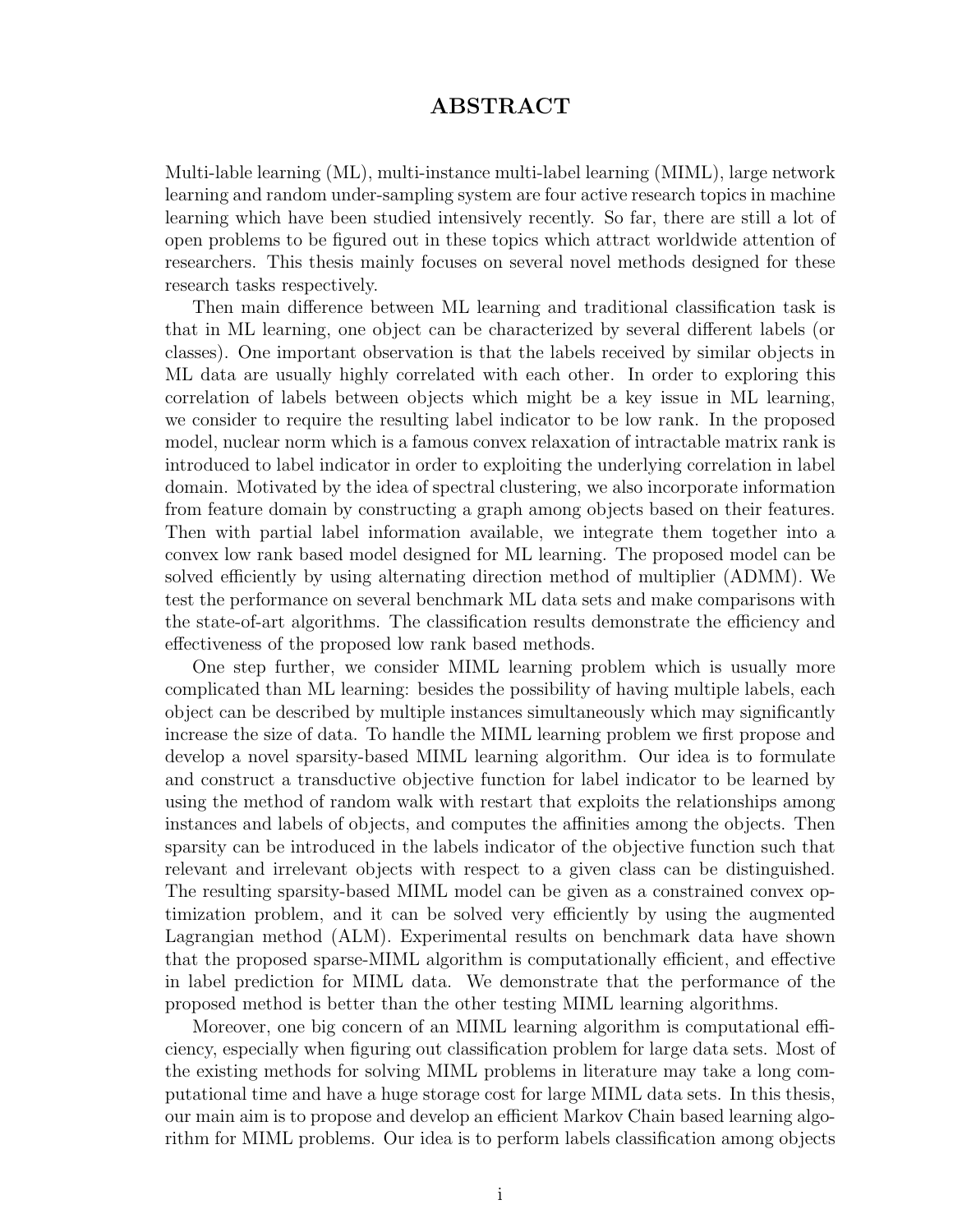and features identification iteratively through two Markov chains constructed by using objects and features respectively. The classification of objects can be obtained by using labels propagation via training data in the iterative method. Because it is not necessary to compute and store a huge affinity matrix among objects/instances, both the storage and computational time can be reduced significantly. For instance, when we handle MIML image data set of 10000 objects and 250000 instances, the proposed algorithm takes about 71 seconds. Also experimental results on some benchmark data sets are reported to illustrate the effectiveness of the proposed method in one-error, ranking loss, coverage and average precision, and show that it is competitive with the other methods.

In addition, we consider the module identification from large biological networks. Nowadays, the interactions among different genes, proteins and other small molecules are becoming more and more significant and have been studied intensively. One general way that helps people understand these interactions is to analyze networks constructed from genes/proteins. In particular, module structure as a common property of most biological networks has drawn much attention of researchers from different fields. However, biological networks might be corrupted by noise in the data which often lead to the miss-identification of module structure. Besides, some edges in network might be removed (or some nodes might be miss-connected) when improper parameters are selected which may also affect the module identified significantly. In conclusion, the module identification results are sensitive to noise as well as parameter selection of network. In this thesis, we consider employing multiple networks for consistent module detection in order to reduce the effect of noise and parameter settings. Instead of studying different networks separately, our idea is to combine multiple networks together by building them into tensor structure data. Then given any node as prior label information, tensor-based Markov chains are constructed iteratively for identification of the modules shared by the multiple networks. In addition, the proposed tensor-based Markov chain algorithm is capable of simultaneously evaluating the contribution from each network. It would be useful to measure the consistency of modules in the multiple networks. In the experiments, we test our method on two groups of gene co-expression networks from human beings. We also validate biological meaning of modules identified by the proposed method.

Finally, we introduce random under-sampling techniques with application to X-ray computed tomography (CT). Under-sampling techniques are realized to be powerful tools of reducing the scale of problem especially for large data analysis. However, information loss seems to be un-avoidable which inspires different under-sampling strategies for preserving more useful information. Here we focus on under-sampling for the real-world CT reconstruction problem. The main motivation is to reduce the total radiation dose delivered to patient which has arisen significant clinical concern for CT imaging. We compare two popular regular CT under-sampling strategies with ray random under-sampling. The results support the conclusion that random undersampling always outperforms regular ones especially for the high down-sampling ratio cases. Moreover, based on the random ray under-sampling strategy, we propose a novel scatter removal method which further improves performance of ray random under-sampling in CT reconstruction.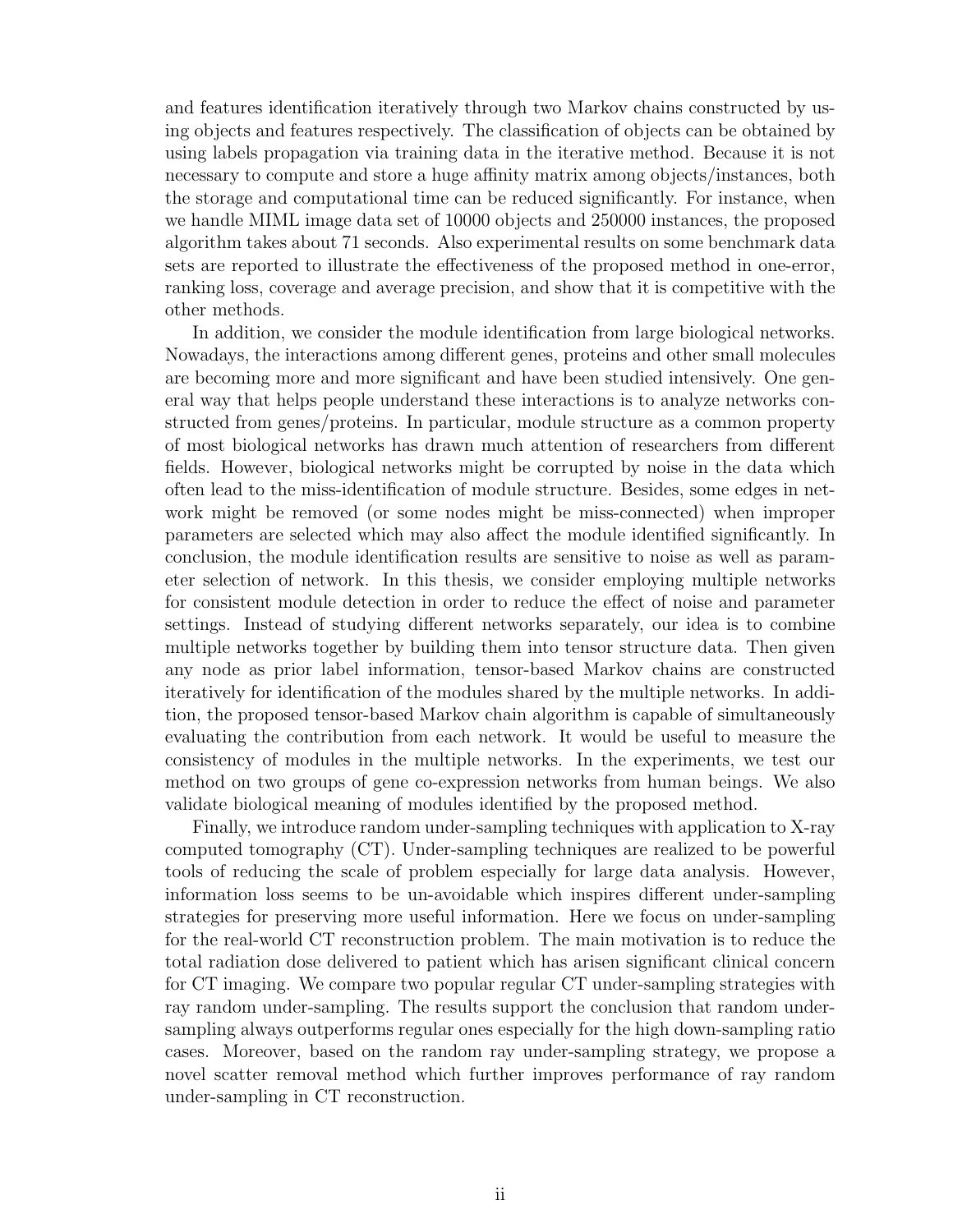# Table of Contents

| Declaration     |                                                                      | $\mathbf{i}$   |  |
|-----------------|----------------------------------------------------------------------|----------------|--|
| Abstract        |                                                                      | $\mathbf{i}$   |  |
|                 | Acknowledgements                                                     |                |  |
|                 | Table of Contents                                                    | iv             |  |
| List of Figures |                                                                      | vii            |  |
| List of Tables  |                                                                      | $\mathbf X$    |  |
| Chapter 1       | Overview of the Thesis                                               | $\mathbf{1}$   |  |
| 1.1             |                                                                      | $\mathbf{1}$   |  |
| 1.2             | Overview of Multi-instance Multi-label Learning                      | $\overline{2}$ |  |
| 1.3             | Overview of Fast Markov Chain Based Algorithm                        | 3              |  |
| 1.4             | Overview of Module Structure Learning                                | $\overline{4}$ |  |
| 1.5             | Overview of Random Under-sampling in Medical Imaging                 | 6              |  |
| $1.6\,$         | Outline of Thesis                                                    | $8\,$          |  |
| Chapter 2       | Multi-label Learning                                                 | 9              |  |
| 2.1             | Brief Review on Existing Multi-label Learning Algorithms             | 9              |  |
| 2.2             | Low-rank based graph method for Multi-label Learning $\ldots \ldots$ | 13             |  |
|                 | 2.2.1<br>Label Prediction by Using Low-rank Property                 | 13             |  |
|                 | 2.2.2<br>Relaxed Spectral Clustering for Multi-label Learning        | 15             |  |
|                 | The Combined Model and its Algorithm<br>2.2.3                        | 17             |  |
| 2.3             | 19                                                                   |                |  |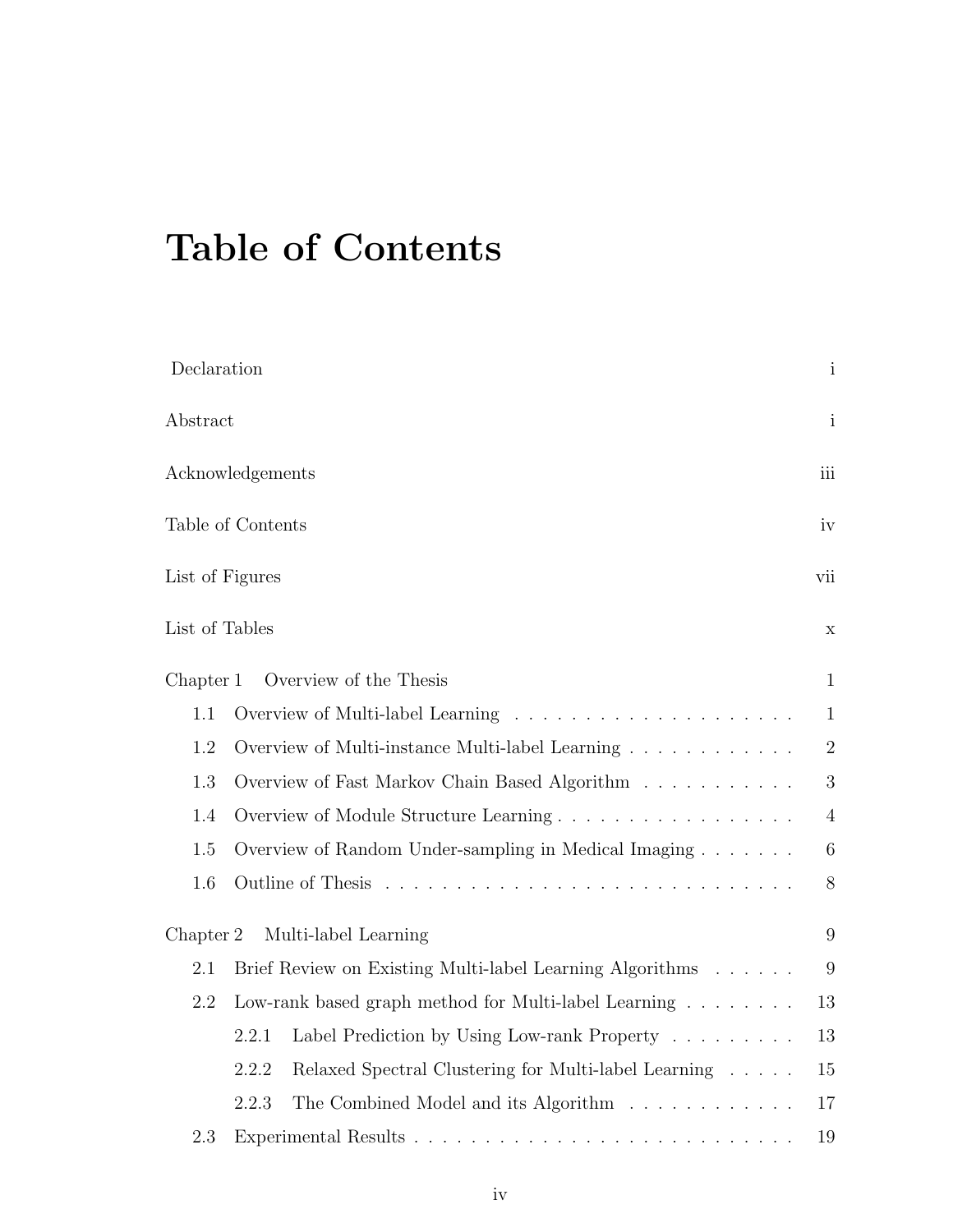|           | 2.3.1                                                          |                                                                               | 19 |
|-----------|----------------------------------------------------------------|-------------------------------------------------------------------------------|----|
|           | 2.3.2                                                          |                                                                               | 20 |
|           | 2.3.3                                                          |                                                                               | 22 |
| 2.4       |                                                                | Concluding Remarks on LRML Learning Method                                    | 25 |
| Chapter 3 |                                                                | Multi-instance Multi-label Learning                                           | 27 |
| 3.1       | Brief Review on Multi-instance Multi-label Learning Algorithms |                                                                               |    |
| 3.2       |                                                                | A Sparsity-Based Multi-instance Multi-label Learning Algorithm                | 29 |
|           | 3.2.1                                                          | The Sparse Model                                                              | 33 |
|           | 3.2.2                                                          | The Proposed Algorithm $\ldots \ldots \ldots \ldots \ldots \ldots \ldots$     | 34 |
| 3.3       |                                                                |                                                                               | 36 |
|           | 3.3.1                                                          |                                                                               | 37 |
|           | 3.3.2                                                          |                                                                               | 42 |
| 3.4       |                                                                | Concluding Remarks on Sparse-MIML Algorithm                                   | 42 |
| Chapter 4 |                                                                | The Fast Markov-chain based Learning Method                                   | 46 |
| 4.1       |                                                                | A Fast Markov Chain Based Algorithm for Multi-instance Multi-label            |    |
|           |                                                                |                                                                               | 46 |
|           | 4.1.1                                                          |                                                                               | 47 |
|           | 4.1.2                                                          |                                                                               | 48 |
|           | 4.1.3                                                          |                                                                               | 51 |
|           | 4.1.4                                                          | Comparison of Computational Cost                                              | 52 |
| 4.2       |                                                                |                                                                               | 54 |
|           | 4.2.1                                                          | Experiment $1 \ldots \ldots \ldots \ldots \ldots \ldots \ldots \ldots \ldots$ | 55 |
|           | 4.2.2                                                          | Experiment $2 \ldots \ldots \ldots \ldots \ldots \ldots \ldots \ldots \ldots$ | 57 |
|           | 4.2.3                                                          | Experiment $3 \ldots \ldots \ldots \ldots \ldots \ldots \ldots \ldots$        | 64 |
|           | 4.2.4                                                          | Experiment $4 \ldots \ldots \ldots \ldots \ldots \ldots \ldots \ldots$        | 67 |
| 4.3       |                                                                | Concluding Remarks on OF-MIML Algorithm                                       | 70 |
| Chapter 5 |                                                                | Application to Module Structure Learning                                      | 72 |
| 5.1       |                                                                | Multiple Networks Modules Identification by a Multi-dimensional Markov        |    |
|           |                                                                |                                                                               | 72 |
|           | 5.1.1                                                          |                                                                               | 74 |